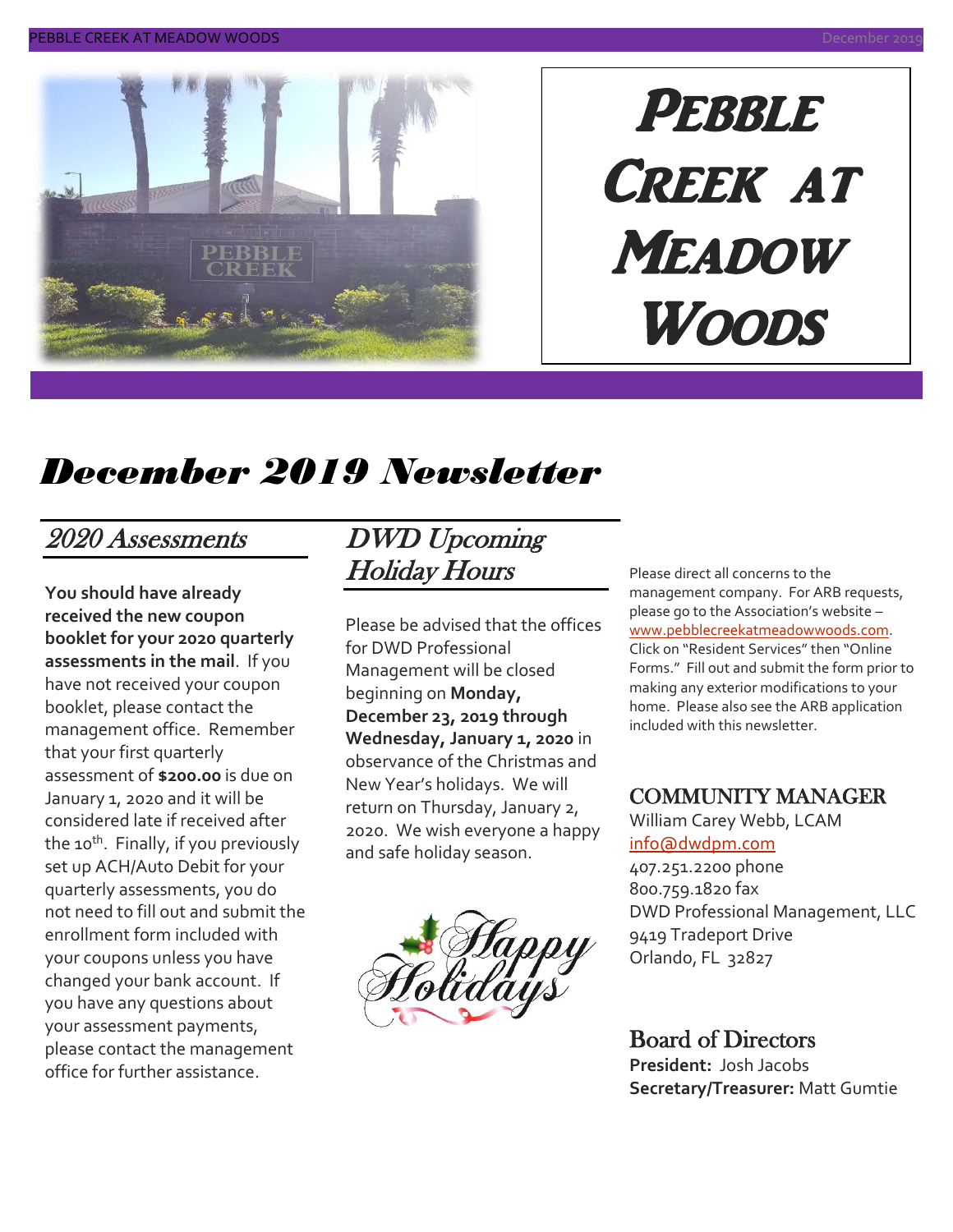### Architectural Guidelines – Approved Colors for Homes and Roofs

Please be aware that the Board has established the following architectural guidelines for your community:

#### **Approved Paint Color Schemes and Shingle Colors:**

The Pebble Creek at Meadow Woods community has several approved color schemes for painting your homes and several approved shingle colors for replacing your roofs available for your review on the community website. Please use the following link to view these options:

[https://pebblecreekatmeadowwoods.weebly.com/architectural-change-form.html.](https://pebblecreekatmeadowwoods.weebly.com/architectural-change-form.html)

If you have any questions or concerns regarding the process for making exterior modifications to your home, please feel free to contact the management office for further instructions and assistance. You may also review the article below on pages 4-5.

### Association Payments Via the Payment Portal with Center State and Payment **Reminders**

If you have set-up automatic payments through the on-line payment system with Center State Bank, please be aware that DWD Professional Management does not have access to that system and any updates needed must be made directly by you. If you have made any errors in terms of the amount of your payment or the frequency of your payment, please login into the portal to make any necessary revisions. Go to schedule payments, cancel the current request, and start a new request with the correct payment amount and/or frequency.

Please keep in mind that the system is automatically selected for monthly payments, so please indicate the correct frequency for your association payments and change as needed. The assessment payments for Pebble Creek are quarterly and are due on January 1, April 1, July 1, and October 1. Please also be aware that all on-line payments take 2 to 3 business days for processing before they are applied to your account.

In addition, the on-line payment system is a payment portal only. This system is not connected to the account system with the management company. The payment portal does not have any information regarding your current account balance. If you need your account balance or a full detailed payment history report, you must contact the management company directly.

Finally, please be aware that DWD Professional Management does not send payment reminders by text or email. If you are receiving payment reminders through text or email, this is because you have signed up for it through the online payment portal. If you have signed up for the reminders in error, please login into the portal. Go to notifications and cancel/edit the request and make any changes needed or set-up a new request.

If you have any questions or concerns about the on-line payment portal, please contact the management office for assistance.

#### Reporting Street Light Outages

If you notice a street light out on your street, please call Duke Energy at 407-629-1010 to report the street name or section where the light is located. You may also visit the following website to report the outage: [https://www.duke](https://www.duke-energy.com/customer-service/request-light-repair)[energy.com/customer-service/request-light-repair.](https://www.duke-energy.com/customer-service/request-light-repair) Please contact the management office if you need assistance or if you have any questions.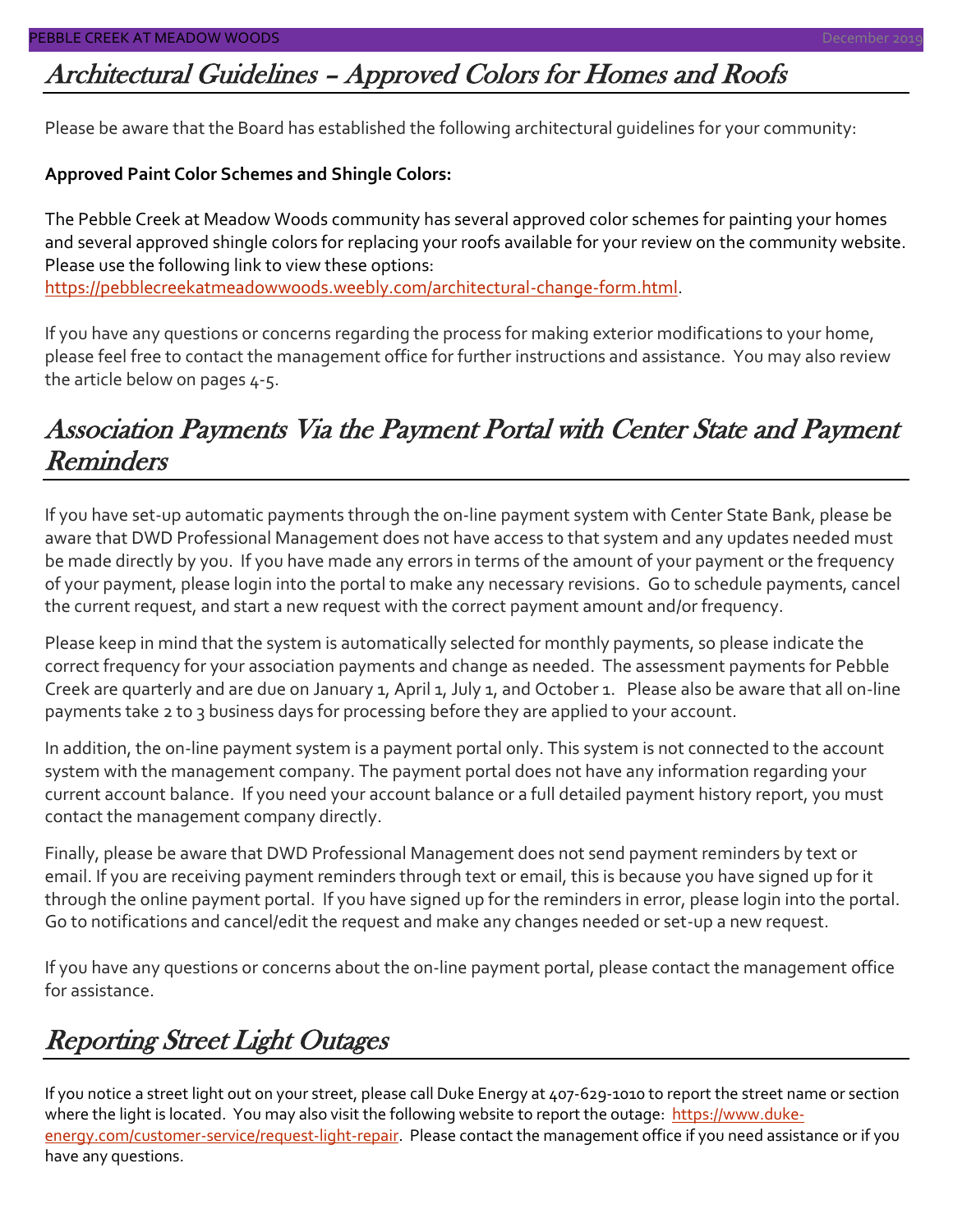### Pool Rules

Please be advised that the pool closes at sundown every day. No unauthorized people may enter the pool after this time. Many people ask why the Association has chosen to close the pool at sundown. The answer is simple. **We did NOT choose this time**. The State of Florida decided this for us! *Since there is not enough light per State guidelines, we must close the pool when the sun goes down*.

Next, there is a list of pool rules located in the pool area. Please take a minute and review these rules. One of the most important rules is the age limit for use. If you are under the age limit, *you may NOT use the pool without a parent or guardian being present.* Accidental drowning in a swimming pool is a leading cause of death in Florida for children. Please be advised there are no lifeguards at the pool, and the maintenance personnel are *not* trained in CPR or pool safety. Failure to comply with the Pool Rules may also result in you being asked to leave the area.

Thank you for your cooperation with this matter. If you have any additional concerns or questions regarding this issue, please contact the management office.

### Parking Regulations

If your vehicle is parked on the street at night in the community, your car may be towed. Per the rules and regulations of our community, all vehicles must be parked in your garage or driveway at night. If a vehicle is parked on the street between the hours of 12 AM – 6 AM, it may be towed **without warning at the owner's expense**.

**If you are planning a special event or party**, and you will have guests parked in the street from 12 AM – 6 AM, please contact the management office to make arrangements **at least 24 hours in advance** so we may inform the towing company and so we have time for you to pick up parking permits from the management office. Please be aware that the maximum number of vehicles permitted is 10.

If your vehicle or a vehicle of a guest is towed due to a violation of the parking rules and regulations, you should **contact the towing company to resolve the situation**. *Do not call DWD Professional Management regarding a towing issue*. The Board has not authorized the management company to make ANY exceptions to the parking rules and regulations. If you do not follow these parking rules, you will be towed **at your own expense** and **will not be reimbursed for any reason**.

Please be advised that the towing company, **Universal Towing and Recovery**, has moved from their previous location. The towing company's contact information is as follows: **Universal Towing and Recovery, 407-816- 0102, 206 6th Street, Lot 300 Orlando, Florida 32824.**

### Off-Duty Sheriff's Deputy Patrols and Suspicious Activity

Your community is patrolled several days per month by an off-duty Orange County Sheriff's Deputy. The deputy is on patrol to spot suspicious activity, to help enforce traffic laws, and to help the people in communities we manage in Meadow Woods. If you see the deputy on patrol, and if you have noticed any suspicious activity, please stop the deputy and talk with him regarding your concerns. You should also call the Orange County Sheriff's Department at (407) 836-4357 to report suspicious or criminal activities. **The Sheriff's Department is the only organization charged with the protection of your property, and they are the only organization with the authority to approach and stop these people and their activities**.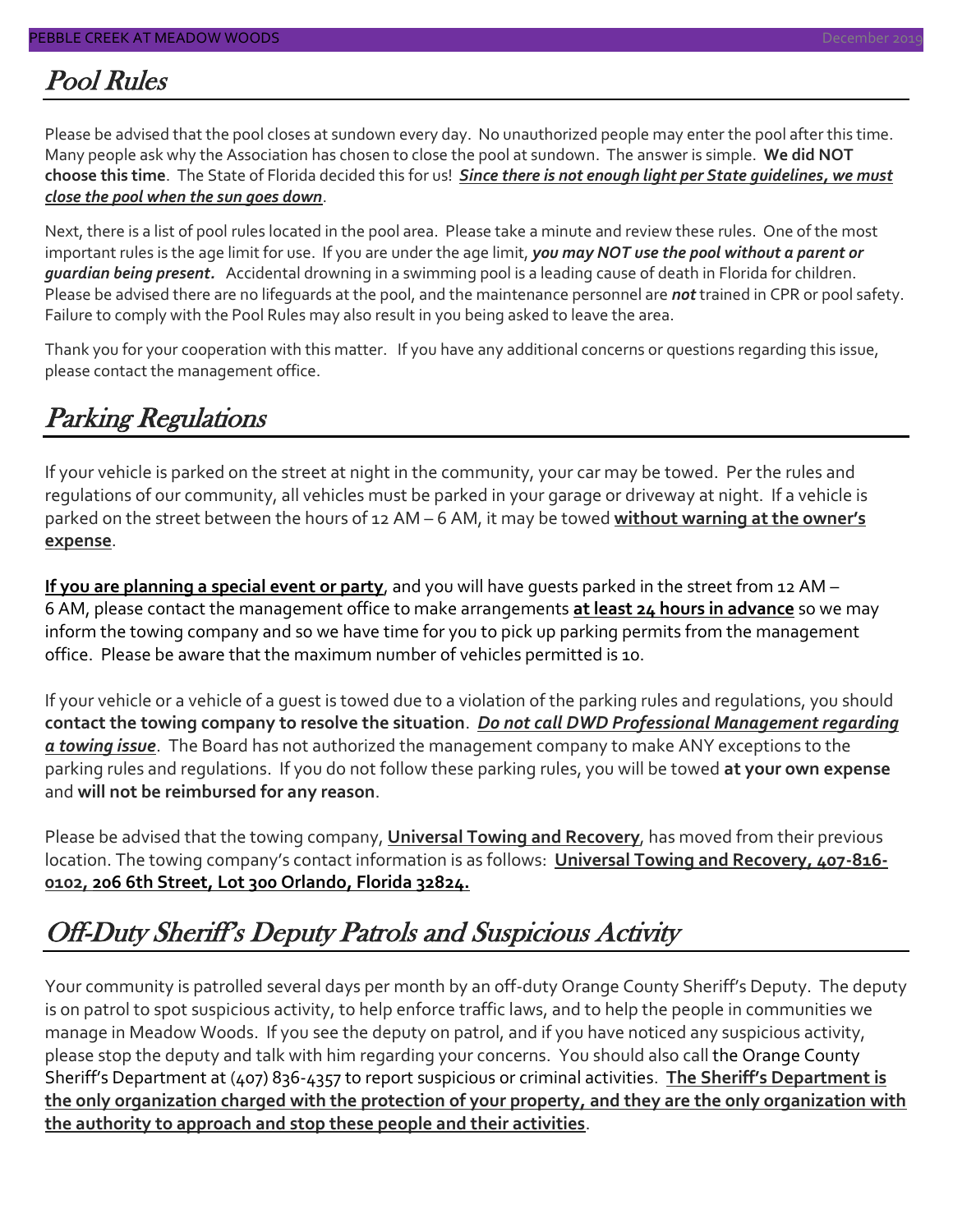Please be aware that the deputy is only able to enforce state law and county ordinances. If you see a community violation (i.e., parking on the grass, people with water balloons in the pool area, etc.), please call DWD Professional Management to address these concerns. Thank you.

### Noise Complaints

Please be aware that Orange County Sheriff's Department does not have any set time for enforcing the noise violation ordinance. According to our local deputy, the Disturbance of the Peace Statute is enforceable any time of day. **If you feel that your neighbors are violating the noise ordinance, please contact the Orange County Sheriff's Department to file a complaint at 407-836-4357**. The Sheriff's Department will then send a deputy to request the responsible party to tone down their gathering. If a second request is made concerning the same disturbance, the Sheriff's Department will take the necessary actions to ensure your neighbors follow the noise ordinance.

Please be aware that the Association is not responsible for enforcing County ordinances. Only the Sheriff's Department may enforce County ordinances and laws. If you have any questions or concerns regarding this issue, please contact the management office.

### Architectural Changes (Exterior Modifications)

It has come to our attention that some homeowners are not familiar with the steps of the Architectural Review process. That is quite understandable. We would like to take this opportunity to help anyone in our community better understand this process.

If you are going to make any changes to the front of your property, including landscaping changes, or if you intend to make any structural changes to your property (i.e., room additions, pools, screen enclosures), then you will need to fill out the Architectural Review Committee (ARC) application.

These applications will always be available on your community's website and they are included in the monthly newsletter (please see the form below). Please follow the instructions on the form and submit all of the required documents for your requested change. When you are submitting an application to the ARC, remember to include the following:

1. Two (2) copies of the property survey that show the location of the proposed changed, alteration, renovation or addition.

- 2. Two (2) drawings of your plan(s).
- 3. Two (2) copies of color samples, if applicable.

Please note that applications submitted by fax or without two (2) copies of the survey, drawing, or color sample will be considered incomplete. If an application is incomplete, it will not be processed and will be returned to you.

Finally, please be aware that the Association has architectural guidelines indicating the list of approved color schemes for painting your home and the shingle colors for any roof replacements. If you would like to review these guidelines, please visit the Association's website at the following link:

[https://pebblecreekatmeadowwoods.weebly.com/architectural-change-form.html.](https://pebblecreekatmeadowwoods.weebly.com/architectural-change-form.html) You may also find the approved color schemes on the Sherwin Williams website using the following link:

[https://www.sherwin-williams.com/homeowners/color/find-and-explore-colors/hoa/orlando/fl/pebble-creek-at](https://www.sherwin-williams.com/homeowners/color/find-and-explore-colors/hoa/orlando/fl/pebble-creek-at-meadow-woods/)[meadow-woods/](https://www.sherwin-williams.com/homeowners/color/find-and-explore-colors/hoa/orlando/fl/pebble-creek-at-meadow-woods/)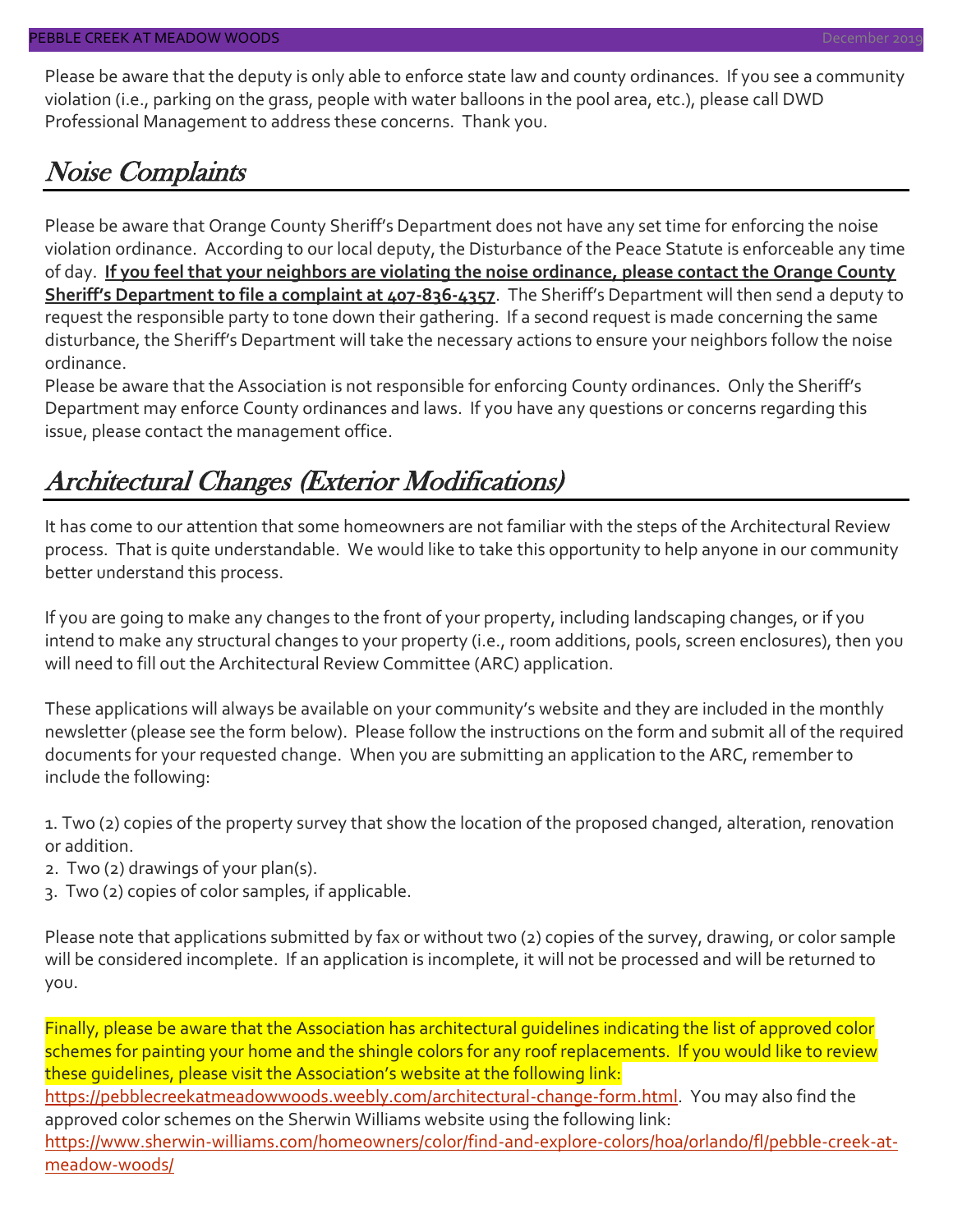If you have any questions, please call us at 407-251-2200, and we will be happy to assist you. Also note that management does NOT approve or deny any of these requests. We collect the applications and then submit them to the community's Architectural Review Committee (ARC). The ARC is a group of volunteer homeowners who review the applications and approve or deny the applications based on your community's written criteria (the architectural guidelines). Per Florida Statutes, this process may take up to 30 days.

As soon as the Committee makes a decision, we will mail you the letter of approval or denial. Please make sure you do not proceed with any improvements until you have heard from the Committee. I hope this helps everyone understand the Architectural Review process a little better. If this still leaves you with any questions, please feel free to contact our management office.

### Monthly Property Inspections

The community management company is tasked by the Board of Directors each month to complete an inspection of all properties within the community. Below is a list of some of the violations that they will be on the look-out for during these inspections:

- **1)** Lawns that need maintenance or full replacement (weeds, dead spots, irrigation issues, etc.)
- 2) Houses that may need pressure washing or painting. Please be aware if the paint looks faded over 50% of the visible structure, if the concrete blocks are showing through the paint over 10% of the visible structure, or if there are settling cracks throughout the home that require caulking, then we will ask for the homeowner to repaint the house
- 3) Roofs that need pressure washing.
- 4) Fences in need of cleaning and/or repair
- 5) Driveways that may need repairs or pressure washing
- 6) Weeds and grass in flower beds and missing mulch or stones in flower bed area
- 7) Roofs with mold or broken/missing shingles
- 8) Parking in the grass
- 9) Commercial vehicles, recreational vehicles, or trailers in driveways

The community management company's staff members will inspect each property from the road in a vehicle, and they will take pictures of any violations. They will not go onto your property to complete their inspection. Please be kind to the inspectors when they are completing their monthly inspections. The staff members will always identify themselves when approached if you have questions. However, please do not approach them in a hostile or negative manner. They are there to complete a job as directed by the Board of Directors and to help the community.

If the inspectors find any problems with the exterior of your home, the management company will send you a letter notifying you of the violation. If you receive a violation letter, please feel free to contact the management company via email or by phone if you have any questions or if you need more time to correct the area of concern. The management company will work with you to make the needed improvements. Communication is very important so we can work together to maintain and improve our property values. Thank you for your cooperation regarding these matters.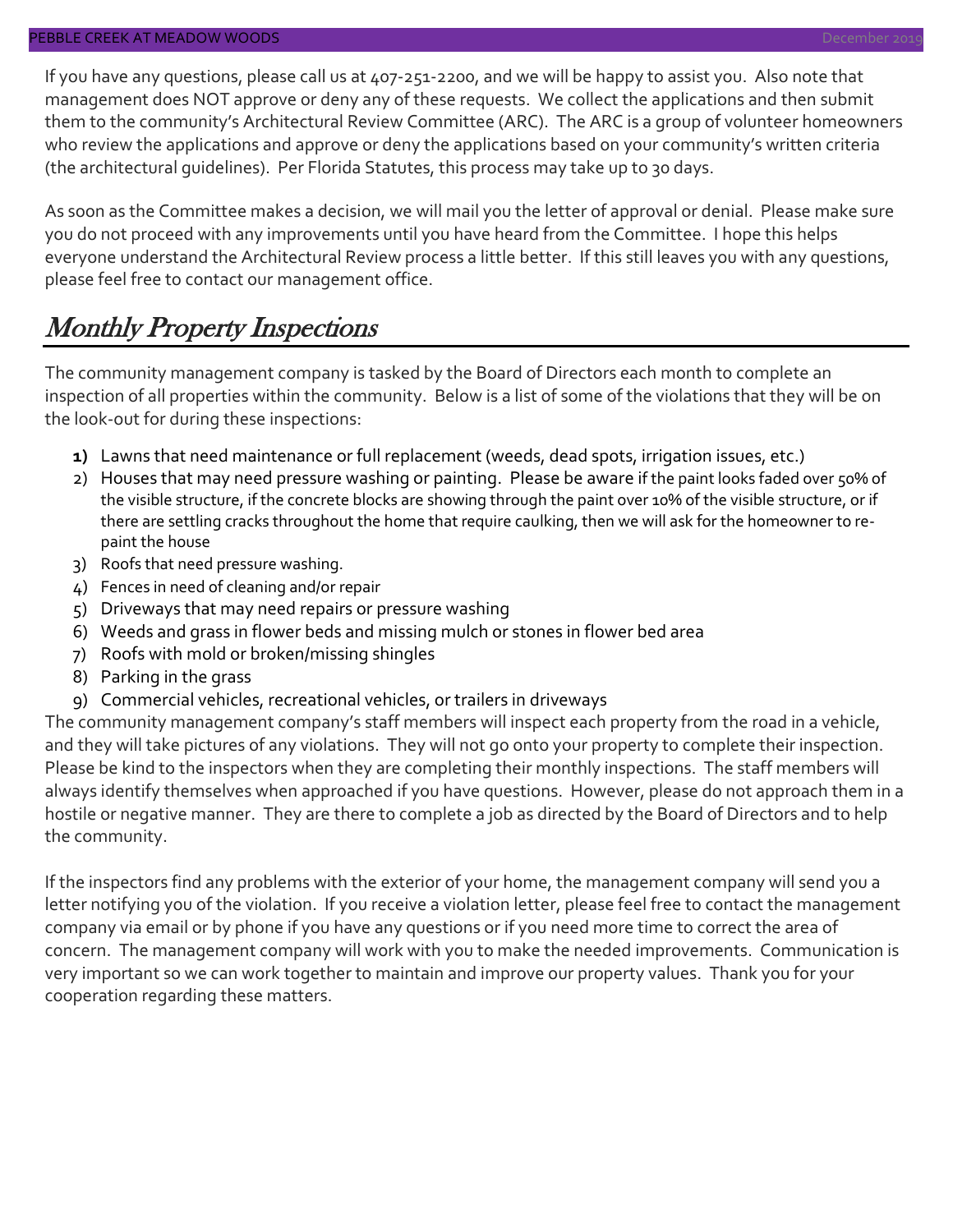



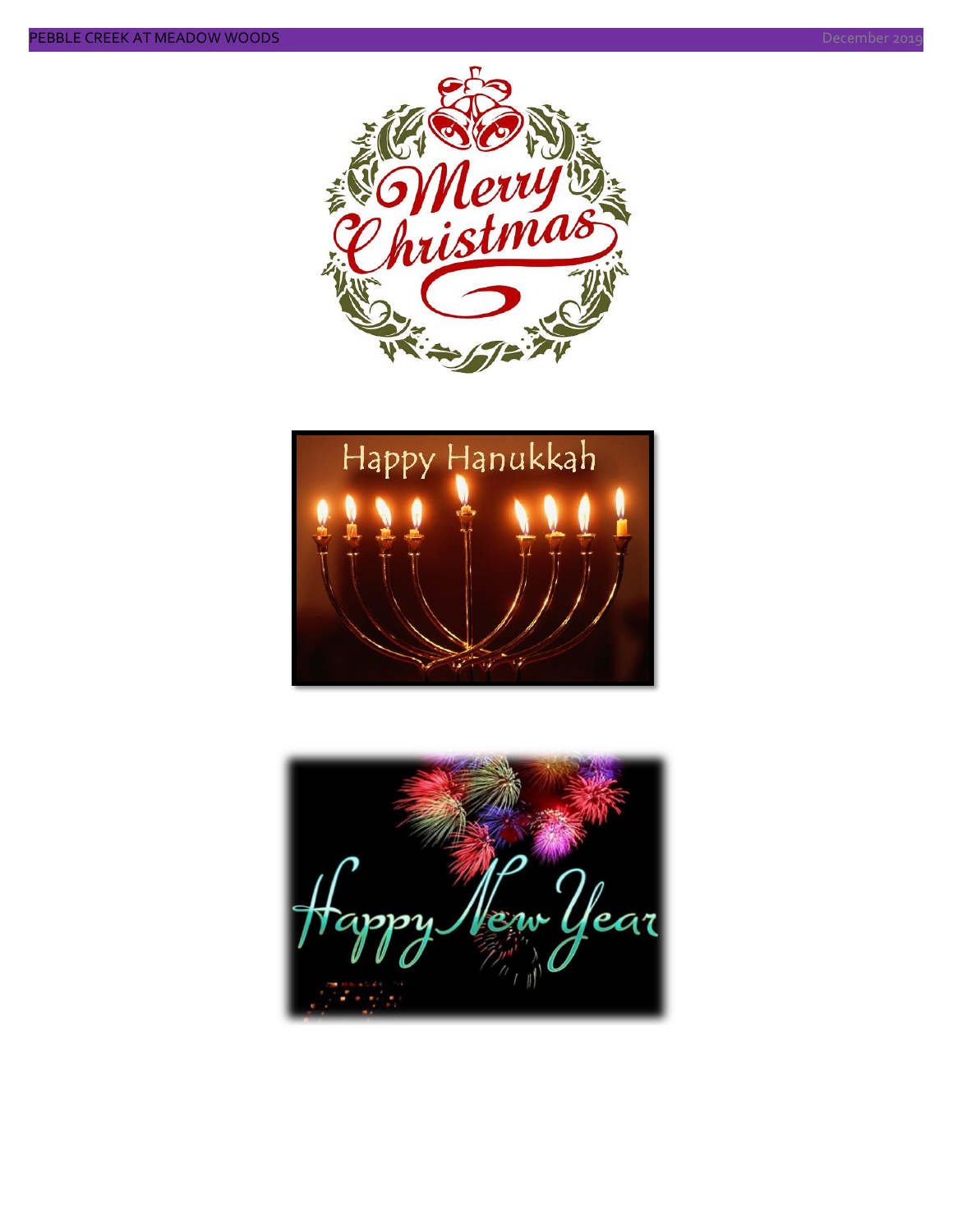#### **Emergency:**

| Fire, Police, Medical Emergency: | 911 |
|----------------------------------|-----|
|                                  |     |

#### **Law Enforcement:**

| Orange County Sheriff's Dept. (Non- | 407-836-4357 |
|-------------------------------------|--------------|
| Emergency):                         |              |
|                                     |              |

#### **Utilities:**

| Orange County Utilities: | 407-836-5515 |  |  |
|--------------------------|--------------|--|--|
|                          |              |  |  |

#### **Chamber of Commerce:**

| Orlando Chamber of Commerce: | 407-425-1234 |  |  |
|------------------------------|--------------|--|--|
|                              |              |  |  |

#### **Miscellaneous:**

| Orange County Public Schools:                        | 407-317-3200 |
|------------------------------------------------------|--------------|
| Orange County Office of Emergency<br>Management:     | 407-836-9140 |
| Orange County Health Department:                     | 407-858-1400 |
| Florida Poison Information Center:                   | 800-222-1222 |
| Orange County Public Library:                        | 407-836-7390 |
| Social Security Administration:                      | 800-772-1213 |
| <b>Orange County</b><br>Voters' Registration Office: | 407-836-2070 |
| <b>Orange County Animal Services:</b>                | 407-836-3111 |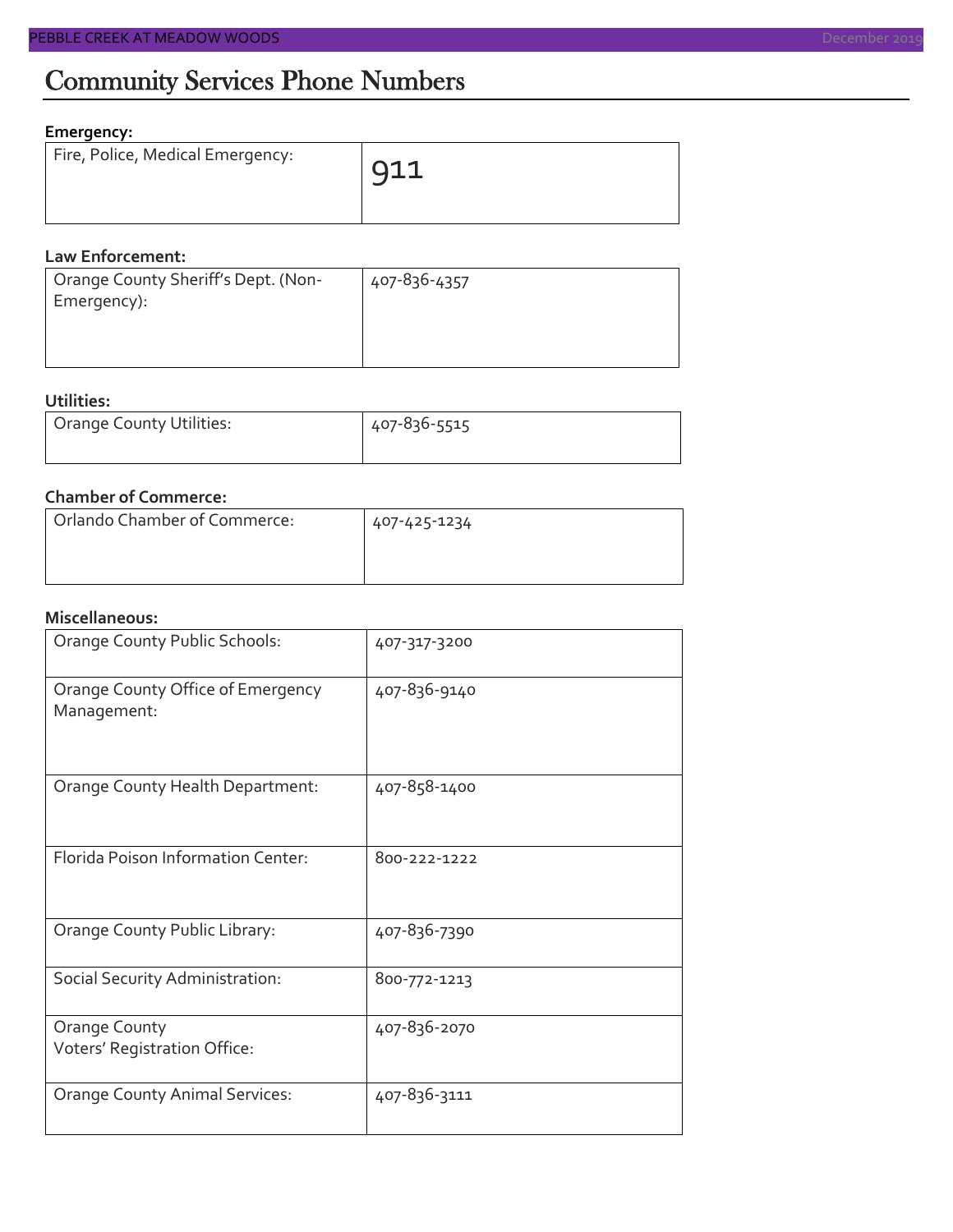#### **PEBBLE CREEK AT MEADOW WOODS HOMEOWNERS' ASSOCIATION, INC.** MAIL OR EMAIL FORM TO: 9419 Tradeport Drive, Orlando, FL 32827

PHONE: 407-251-2200 FAX: 800-759-1820 EMAIL: [info@dwdpm.com](mailto:info@dwdpm.com)

#### **ARCHITECTURAL REVIEW BOARD (ARB) APPLICATION**

|                                                                    | Tenant Name: Tenant Name                                        |                                                                                                                   |                                                                                                                                                                                                                                |                                                                                                                                       |  |
|--------------------------------------------------------------------|-----------------------------------------------------------------|-------------------------------------------------------------------------------------------------------------------|--------------------------------------------------------------------------------------------------------------------------------------------------------------------------------------------------------------------------------|---------------------------------------------------------------------------------------------------------------------------------------|--|
|                                                                    | Property Address: _______________                               |                                                                                                                   |                                                                                                                                                                                                                                |                                                                                                                                       |  |
|                                                                    | Mailing Address: ______________                                 |                                                                                                                   |                                                                                                                                                                                                                                |                                                                                                                                       |  |
|                                                                    |                                                                 |                                                                                                                   | E-mail: E-mail: E-mail: E-mail: E-mail: E-mail: E-mail: E-mail: E-mail: E-mail: E-mail: E-mail: E-mail: E-mail: E-mail: E-mail: E-mail: E-mail: E-mail: E-mail: E-mail: E-mail: E-mail: E-mail: E-mail: E-mail: E-mail: E-mail |                                                                                                                                       |  |
|                                                                    |                                                                 |                                                                                                                   |                                                                                                                                                                                                                                | In Accordance with the Declaration of Covenants, Conditions and Restrictions and the Association's Rule and Requlations, Installation |  |
|                                                                    | must conform to this approval and the Association's quidelines. |                                                                                                                   |                                                                                                                                                                                                                                |                                                                                                                                       |  |
|                                                                    |                                                                 | I hereby request consent to make the following changes, alteration, renovations and /or additions to my property. |                                                                                                                                                                                                                                |                                                                                                                                       |  |
| () Swimming Pool () Lawn Ornament () Screen Enclosure<br>( ) Fence |                                                                 |                                                                                                                   |                                                                                                                                                                                                                                | () Landscaping                                                                                                                        |  |
| ( ) Patio                                                          | ( ) Exterior Color                                              | () Lawn Replacement                                                                                               |                                                                                                                                                                                                                                |                                                                                                                                       |  |
| Description:                                                       |                                                                 |                                                                                                                   |                                                                                                                                                                                                                                |                                                                                                                                       |  |

Attach two (2) copies of the property survey that shows the locations of the proposed change, alteration, renovation or addition.

\_\_\_\_\_\_\_\_\_\_\_\_\_\_\_\_\_\_\_\_\_\_\_\_\_\_\_\_\_\_\_\_\_\_\_\_\_\_\_\_\_\_\_\_\_\_\_\_\_\_\_\_\_\_\_\_\_\_\_\_\_\_\_\_\_\_\_\_\_\_\_\_\_\_\_\_\_\_\_\_\_\_\_\_\_\_\_\_\_\_\_

Attach two (2) drawings of your plan(s). Attach two (2) color samples, if applicable.

#### **NOTE: Applications submitted by fax or without two (2) copies of the survey, drawing, or color sample will be considered incomplete. If an application is incomplete, it will not be processed and will be returned to you.**

I hereby understand and agree to the following conditions.

- 1. No work will begin until written approval is received from the Association. You have 60 days from the approval date to complete the work. If not, then you must reapply for ARB approval.
- 2. All work will be done expeditiously once commenced and will be done in a professional manner by a licensed contractor or myself.
- 3. All work will be performed timely and in a manner that will minimize interference and inconvenience to other residents.
- 4. I assume all liability and will be responsible for any and all damages to other lots and/or common area, which may result from performance of this work.
- 5. I will be responsible for the conduct of all persons, agents, contractors, subcontractors and employees who are connected with this work.
- 6. I am responsible for complying with all applicable federal, state and local laws, codes, regulations and requirements in connection with this work. I will obtain any necessary governmental permits and approval for the work.
- 7. Upon receipt DWD Professional Management, LLC will forward the ARB Application to the Association. A decision by the Association may take up to 30 days. I will be notified in writing when the application is either approved or denied.

ALL HOMEOWNERS ARE RESPONSIBLE FOR FOLLOWING THE RULES AND GUIDELINES OF THEIR ASSOCIATION WHEN MAKING ANY EXTERIOR MODIFICATIONS.

Signature of Owner(s):  $\Box$ 

| <b>DO Not Write Below This Line</b> |             |                                                 |                 |  |  |
|-------------------------------------|-------------|-------------------------------------------------|-----------------|--|--|
| This Application is hereby:         | () Approved | ( ) Denied                                      |                 |  |  |
| <b>Comments:</b>                    |             |                                                 |                 |  |  |
| <b>Date Received</b>                |             | Mailed to Assoc. <u>_______________________</u> | Mailed to Owner |  |  |